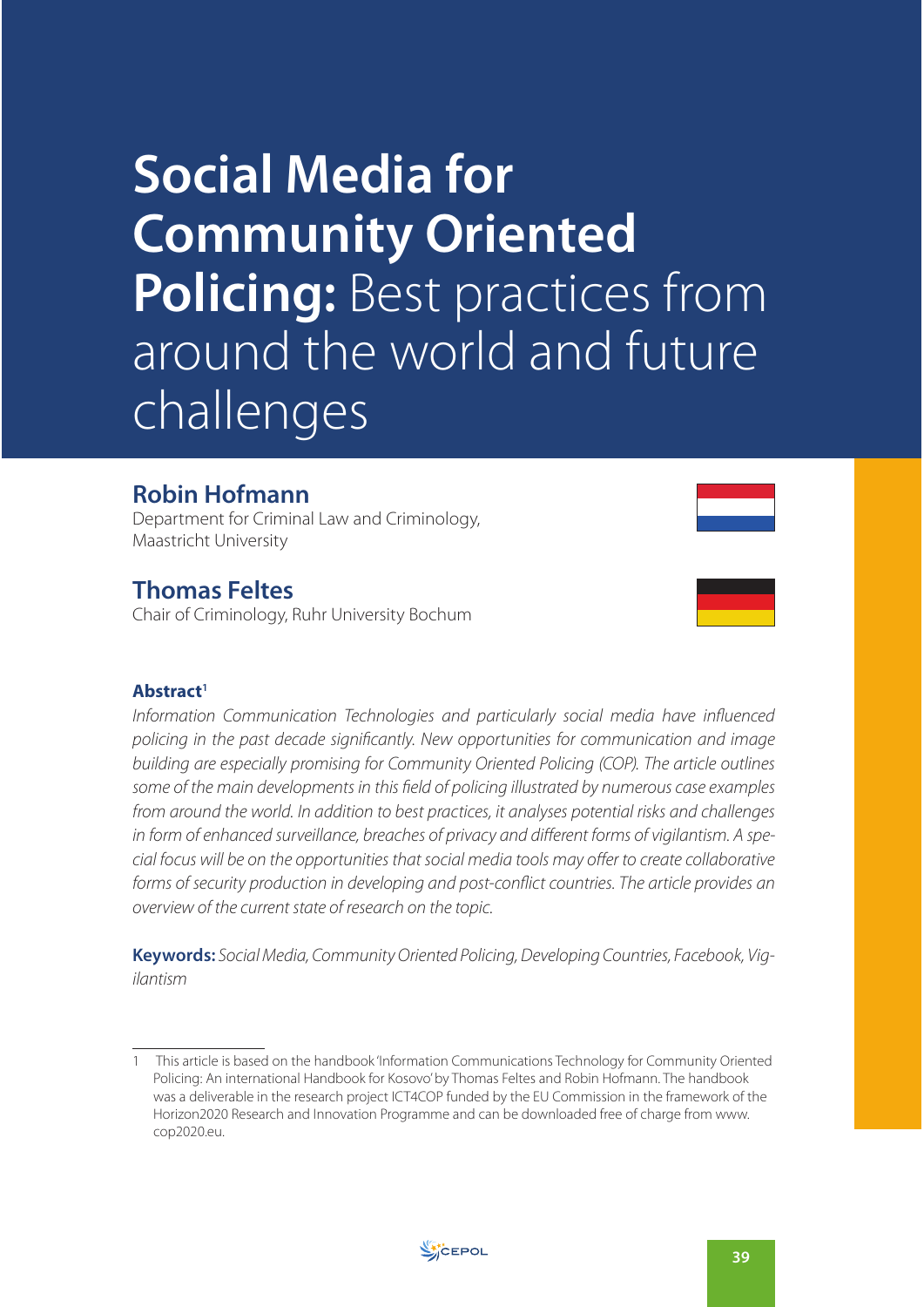#### **Introduction**

Law enforcement agencies (LEAs) worldwide increasingly integrate digital tools in their operations. In emergencies and crisis situations Twitter or Facebook is used to keep citizens informed and gather relevant information instantaneously (Procter et al., 2013; Dencik et al., 2018). Moreover, while police services worldwide have leveraged visible digital spaces to communicate with citizens, influence their public perception and augment enforcement, social media tools allow citizens to expose, discuss and mobilize around perceived injustices (Walsh & O'Connor 2018; Mawby 2013; Bullock, 2016; Schneider, 2016). We observe a growing phenomenon called "Do-it-yourself policing" (DIY policing), where citizens become increasingly active in supporting the police in investigations, identifying suspects and even taking traditional police tasks in their own hands. At the same time, 'dataveillance', the surveillance of citizens on social media by law enforcement, becomes a growing risk (Brayne 2017).

This 'datafication of policing' (Van Dijck, 2014), for example, takes the shape of police officers befriending and communicating with citizens on social media platforms under false pretences sometimes circumventing or even in breach of civil rights (Jewkes, 2015; Bankston & Soltani 2013, Reeves, 2017). Practices of "online stop-and-frisk" produce pernicious self-fulfilling prophecies by generating suspect places and populations thereby producing data points to justify further scrutiny and enforcement (Walsh & O'Connor, 2018; Patton et al., 2017; O'Neil, 2016). Collected data can be integrated with other metadata and big data sources, while public or semi-public content can provide new justifications for offline interventions (Amoore, 2013; Brunty & Helenek 2014; Sandberg & Ugelvik, 2016). Not only social media platforms like Twitter and Facebook regularly cooperate with police agencies (Joh, 2014), but numerous security and technology companies offer monitoring and data analytic services to forecast behaviour and pursue preemptive interventions (Mateescu et al., 2015; Harcourt, 2015).

However, risks are not only related to the collection and (mis)use of data by law enforcement agencies or other stakeholders. Platforms like Twitter are utilized not only by peaceful political protestors but also by rioters to organize themselves, circumvent police actions and undermine their tactics (Gerbaudo, 2018; Bonilla & Rosa, 2017). During so-called "flash robs", robbers organize themselves via social media to rob stores in groups (Media4sec, 2016b). Illegal migration is to a large extent organized via social media networks used by illegal migrants as much as by human traffickers and smugglers (Europol, 2017). New digitized crimes have surfaced, that make use of social media reaching from cyber attacks, financial crimes, initiation of violence, recruitment of terrorists, to more grey areas such as cyberbullying and grooming.

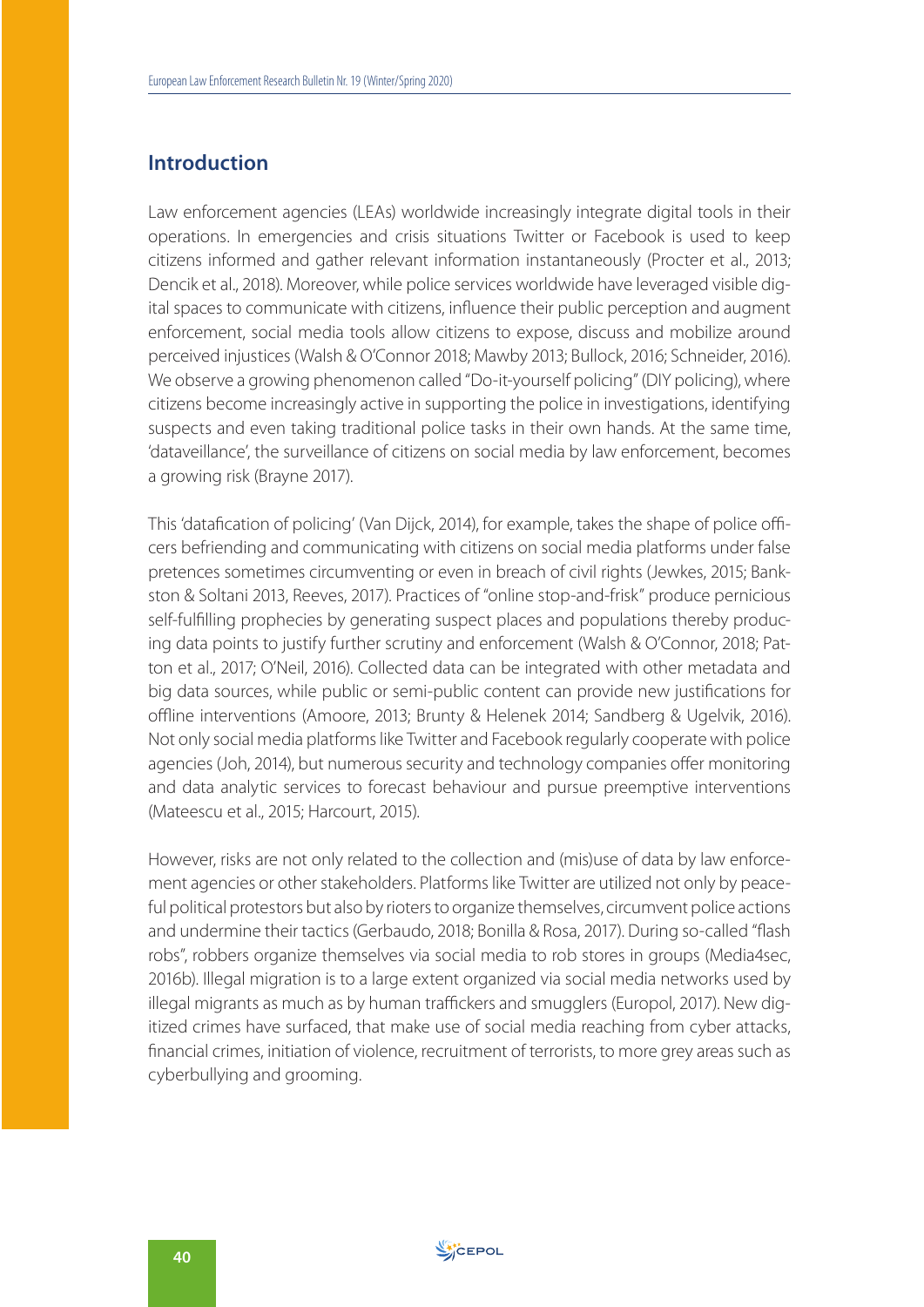No doubts, social media affected policing in various and complex ways. In this article, we will deal with what Walsh and O'Connor (2018:6) consider a 'less common' use of social media as a tool for bidirectional communication contextualized as community (oriented) policing (c.f. Beshears, 2017; Kelly, 2014). Most commonly, when speaking of Community Oriented Policing in relation to social media, formal or less formal question-and-answer sessions hosted by police departments are meant to promote partnerships and information-sharing; ultimately enhancing law enforcement (Eren et al., 2014; Dai et al., 2017). As much as this, indeed, makes for a substantive part of web-related COP, this article seeks to expand this scope of study in two ways: firstly, the rather scarce research on the use of social media for the enhancement of security in communities often overlooks initiatives and tools developed and implemented by citizens rather than authorities. Based on a relatively wide definition of Community Oriented Policing as a philosophy rather than a policing method (see Feltes & Hofmann, 2018a), we include some of these initiatives in the following. Secondly, it seems the academic discussion dealing with policing and social media is mainly focused on the developed Western world. This narrow view - besides running the risk of ethnocentrism - overlooks that especially in developing countries and post-conflict settings, social media use for COP and collaborative forms of security production unfold their full potential (Nelken, 2009). To fill this gap, this article maps out some of the latest developments in the social media and the broader spectrum of Information Communication Technology for COP. This is achieved by featuring a variety of case examples from around the world to illustrate best practices and challenges for authorities and communities.

#### **Social media and Community Oriented Policing**

Today, police officers across the globe walk the beat through cyber neighbourhoods (Hofmann 2017). Policing, if not revolutionized, has already been strongly influenced by social media tools. Roughly, three main categories of police engagement on social media can be identified (Police Foundation, 2014):

- Firstly, providing specifically targeted information to be shared quickly, easily and cheaply.
- Secondly, providing the police with a way of connecting and building relationships with local communities and members of the public.
- Thirdly, for investigation and intelligence purposes, allowing the police to listen to what their communities are saying and to build evidence for investigations by monitoring social media content.

In daily police work, these categories often overlap.

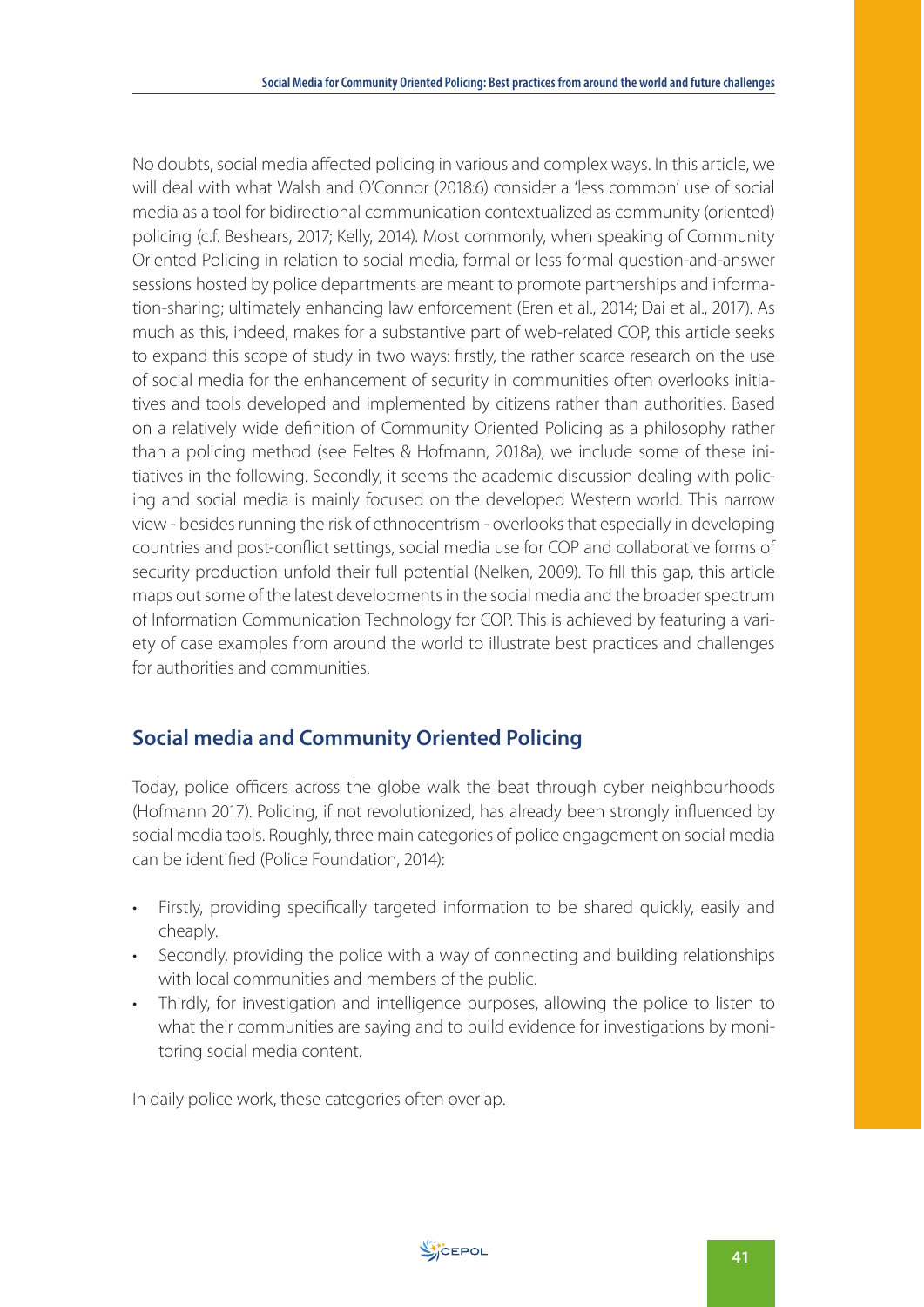Most commonly, social media platforms are used by police agencies for searches and the identification of criminals or missing people. This is mostly achieved by posting photos and depending on useful information provided by social media user. Most common is the use of social media by LEAs and other state institutions in case of emergencies and crisis management, specifically when a large number of people have to be informed or guided very quickly. The medium of choice is mostly the microblogging platform Twitter or Facebook as user rates are generally high.

One of the early and well-researched examples are the England summer riots of 2011. Their spread from London to other cities gave rise to levels of looting, destruction of property and violence not seen in Great Britain for more than 30 years (Procter et al., 2013). During the riots, police and neighbourhood officers used Twitter to calm the public and refute rumours of disorderly incidents. Some Twitter accounts soon functioned as networks in which people exchanged news and voiced their concerns towards other like-minded people.

Image building campaigns using social media have become increasingly popular among law enforcement organisations. For example, the Manchester Police, as well as the Berlin Police, regularly conduct so-called 'tweetathons'. For 24 hours, all emergency calls that reach the control room are posted on Twitter. Besides giving citizens the opportunity of having a look inside daily police work the aim is to raise awareness of the misuse of emergency call lines. Activities like these may increase legitimacy, transparency and trustworthiness – but these outcomes are far from being guaranteed (Aeillo, 2018; Bullock, 2018; Ruddell & Jones, 2013). Image work, presentational strategies and influencing public audiences and press coverage have always been important aspects of police work (Manning, 1992). However, it is social media that allegedly has become the most powerful tool to steer media and public relations. (Lee & McGovern, 2013; Goldsmith, 2015).

With a view to COP, communication and interaction with citizens in communities is vital. Traditional policing methods like walking the beat, introducing themselves and their work to the citizens are sometimes time-consuming, ineffective and exhausting for police officers. By using social media, police officers can enhance their visibility and reassure the public that they are active in an area as well as making it easier for the public to contact them (Media4Sec, 2016a). For example, in Whitby, UK, the police introduced the so-called 'Virtual Community and Police Meeting' (NPIA, 2011). Residents are given the opportunity to interact with their COP officer and raise issues affecting their neighbourhood by using a virtual chat room. In the Netherlands, the police have launched a mobile app that posts the latest security-related news and provides direct contact with the COP officer (wijkagent). The Finnish police have even introduced an internet police force called Nettipoliisi. This community policing unit is specialized in social media in an effort, to shift commu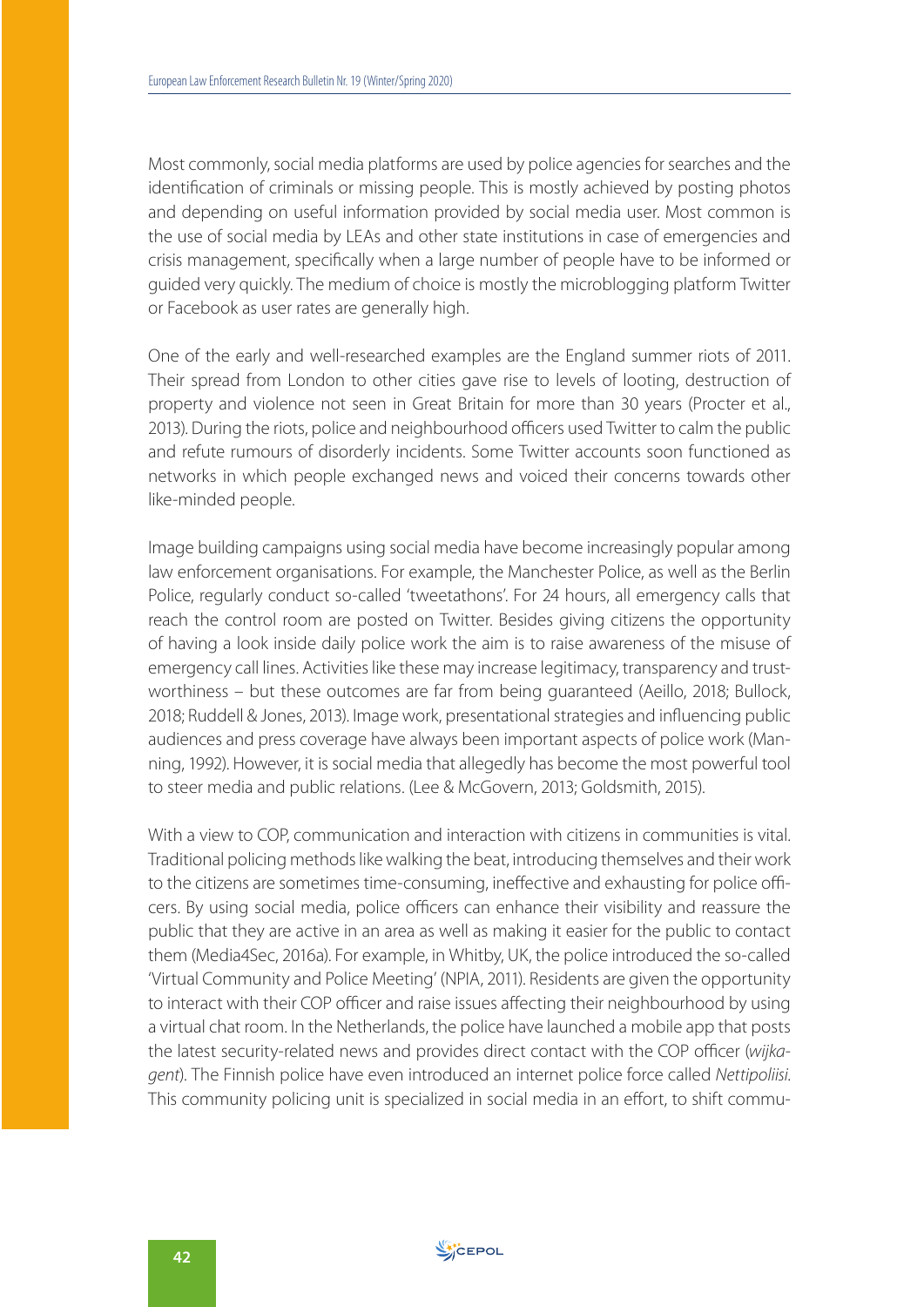nity policing activities from the streets to the internet, taking an entire virtual approach to Community Oriented Policing (Calcara et al., 2015).

However, it is a common misconception that successful interaction with citizens via social media is easy to achieve and does not require a professional approach. Departmental policies often rigidly dictate communication and content that is difficult to communicate and hence appear sterile and inauthentic (Walsh & O'Connor, 2018). With the clear aim to control image building and information flows, police-interaction on social media is not only at risk of being fictitiously democratic and not actually enabling citizens to influence decision-making (Kudla & Parnaby, 2018), but also of achieving undesirable results. For instance, the sharing of pictures of fugitives with the public via social media can result in the creation of platforms for hate speech if the forums are not properly moderated. Disseminating mugshots may quickly foster the public perception that crime is raising or that criminals with migration backgrounds are overrepresented. The same caution must be used for image building campaigns. For example, a tweet by the Police of Cologne from New Years Eve 2016/2017 backfired immensely and brought the organisation under accusations of racial profiling. The public outcry was triggered by tweeting about the containment of 200 people at Cologne central station using the word "Nafri", police slang for migrants from North Africa. No crimes were committed at this point but the experiences from New Year's Eve one year before where hundreds of offences were committed by migrants in front of the central station had made the police of Cologne very cautious. For weeks, a political debate ensued about criminals migrating from North Africa to Germany (FAZ, 2017).

Another example for an image backlash is a campaign launched by the New York Police Department in 2014. The idea was to boost the police image by asking users to upload photos of themselves with NYPD officers. Instead of friendly photos, users began posting photos depicting aggressive arrests especially of Afro Americans and violent riot controls. The NYPD reacted considerately stating that Twitter provides an open forum for an uncensored exchange and that an open dialogue is good for the city (BBC, 2014).

A last example: a neighbourhood policing team in the UK posted a tweet depicting a female car passenger having a seatbelt over her mouth under the headline 'New Seatbelt design: 45% less car accidents!'. The author commented 'A car designer has won an award for designing a seatbelt which helps to cut down on vehicle noise pollution #IwantOne'. This tweet was widely regarded as offensive by the public resulting in negative exposure in the mainstream media and damaging the image of the police (Bullock, 2016).

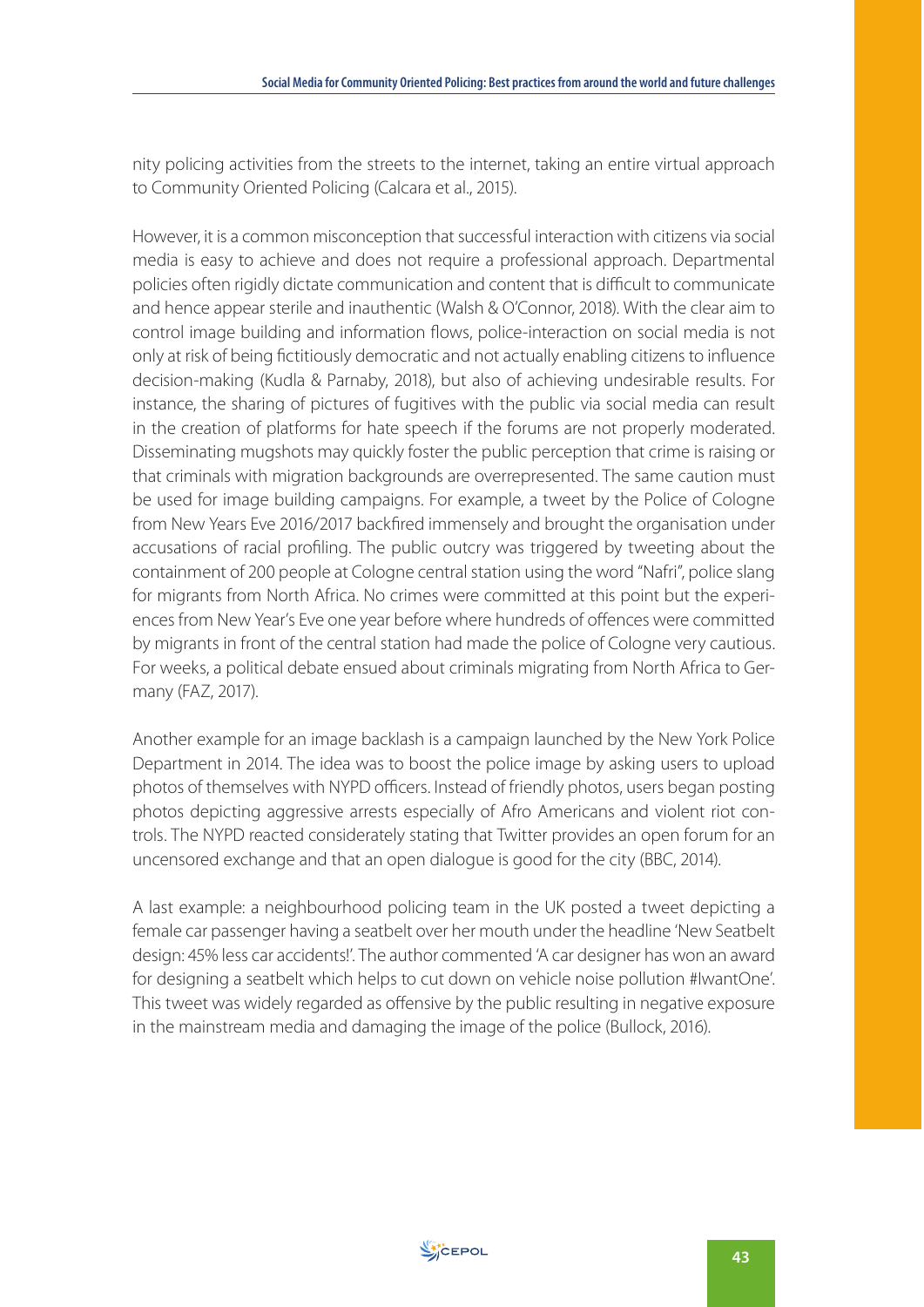#### **Do-it-yourself-policing**

Not only LEAs make increasingly use of social media. A growing phenomenon worldwide is Do-it-yourself (DIY)-policing where citizens employ social media for criminal investigations, crime prevention or public security mainly independent of the police. DIY-policing occurs in three main forms (Media4sec, 2016a): Firstly, citizens sometimes act entirely on their own and independently of any public security organization to investigate crimes and punish suspects and offenders. Secondly, citizens limit themselves to connecting and finding or checking facts and act as information providers for public security organizations. Thirdly, citizens combine aspects of the two.

A good example to illustrate these forms are the summer riots of 2011 in England. In the aftermath of the widespread destruction, the massive engagement of citizens via social media helped to arrest over 4000 rioters. A similar dynamic enfolded after the Vancouver Stanley Cup riots in 2011 resulting not only in arrests but also in online shaming campaigns, with a number of rioters losing their jobs and even being violently threatened by online vigilantes (Schneider and Trottier, 2012; Trottier 2012). But DIY-policing is not reduced to mass events. Private Facebook searches for stolen goods like bicycles are conducted on a daily basis. Neighbourhood watches are coordinated via mobile apps to prevent burglaries. Sexual harassment reporting apps crowdsource data to create heat maps of incidents that are made publicly available to help women avoid certain hotspots.

A more ambivalent example of DIY policing is the Boston Marathon bombings of 2013 (Media4sec, 2016). In the aftermath of the attacks, an unprecedented manhunt enfolded via the social news platform Reddit. The police had retrieved a small part of the backpack that had contained one of the bombs. The challenge taken up by hundreds of thousands of users was to gather all available material, like photos and videos, and search for this one backpack (Nhan et al., 2017 refer to the phenomenon as 'digilantism'). Apparently, the Boston police retrieved some useful information for their investigations from this platform that eventually led to the arrest of the perpetrators. The downside of this mass engagement was misinformation on suspects and rumours being widely circulated on Reddit and even picked up by the press. Several alleged suspects were incorrectly identified putting them in serious danger of becoming victims of vigilantism from an emotionalized online crowd (see Marx, 2013; Lally, 2017). Despite all founded criticism that enfolded in the aftermath of the aforementioned events: the digital communities amplified surveillance and outreach to an extent law enforcement authorities alone would not have been able to (Walsh & O'Connor, 2018; Reeves, 2017).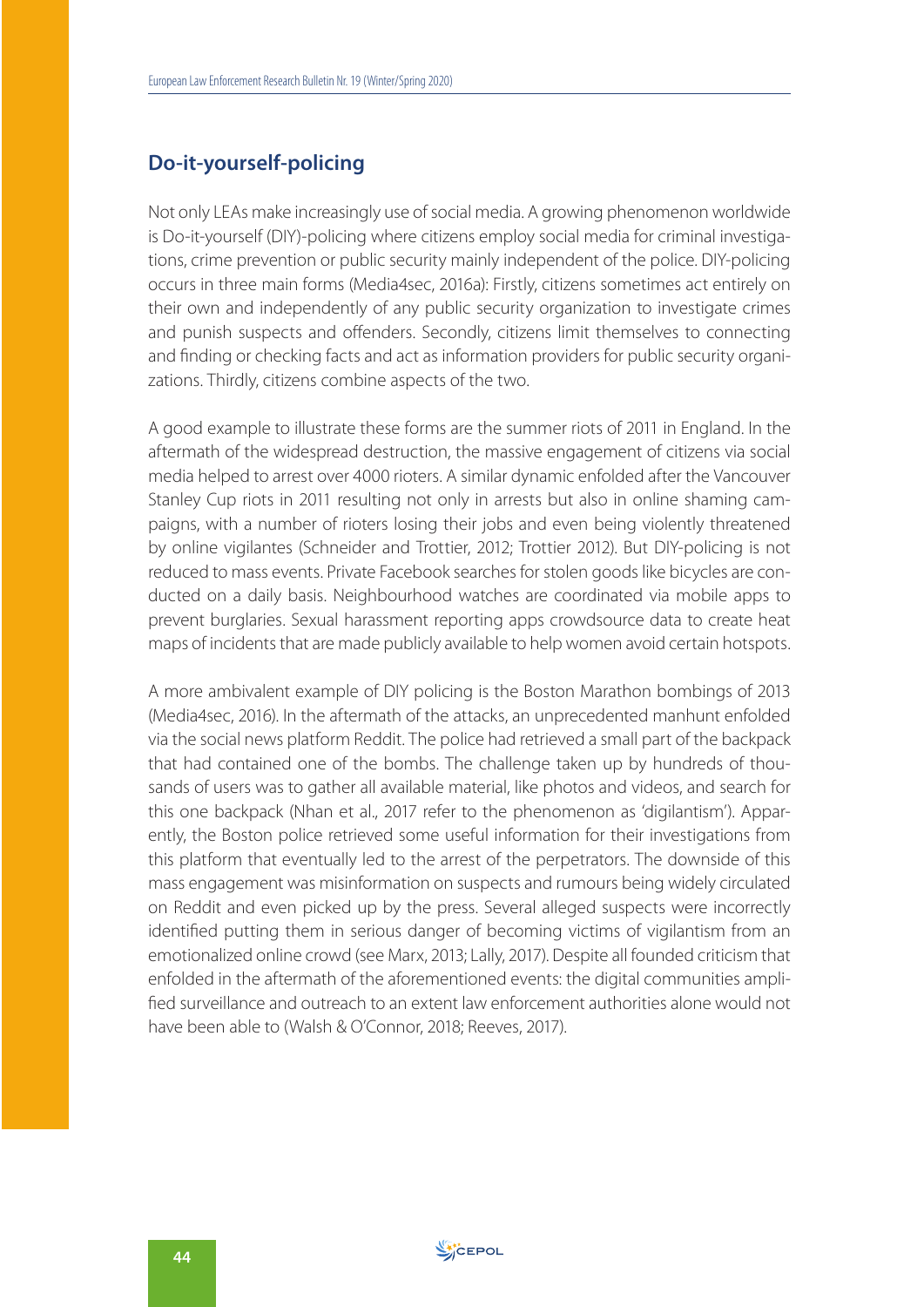### **Information Communication Technologies (ICT) for COP in Developing Countries**

The discourse about social media and ICT often focuses on Western countries. This narrow view may have its roots in the assumption that ICT environments in developing countries are rudimentary, smartphones and computers are scarce, and user rates of social media platforms are low. However, although varying from country to country, the so-called 'digital divide' between the developed and less developed world is shrinking (Douglas, 2015; Poushter, 2016; Sobaih et al., 2016).

ICT tools in the broader area of community policing and collaborative security production are attractive for societies struggling with the implementation of functioning security structures. The reasons are simple: ICT is easily accessible, can be used by nearly everyone and is cheap (Walsh & O'Connor, 2018). Therefore, in recent years, international, national and local actors have increasingly included ICT-tools in conflict prevention and peace-building programs. Among experts there seemingly is a strong consensus that technologies improve the capacity to predict, describe and diagnose conflict by generating, accessing and sharing data in conflict-prone situations (see De Zan et al., 2016). A good example is Ushahidi<sup>2</sup> (Swahili for "testimony" or "witness") a website that was created after the Kenyan presidential elections in 2007 when a violent crisis erupted after electoral manipulations were discovered and the mainstream media was banned from reporting. The purpose of Ushahidi was to collect eyewitness reports of violence sent in by email and text-message and to use the collected data for the creation of maps on Google maps. It tackled the problem that people were only able to find out about violence that happened nearby, but had no broader picture of the situation to understand what was going on or to offer their help. The website used different sources, such as international media, NGOs and Kenyan journalists, to verify eyewitness reports of violent acts. By avoiding official sources and only relying on citizens, the data collected by Ushahidi was superior to that reported by the Kenyan mainstream media at the time. Since then, the website was used in a number of occasions, such as mapping violence in South Africa and Congo, to track pharmacy stock-outs in Malawi, Uganda and Zambia or to monitor elections in Mexico and India.

In 2016, Amnesty International implemented a project named Décor Darfur.<sup>3</sup> Via crowdsourcing volunteers analyzed satellite imagery of the country by looking for human rights violations. By comparing images from different times, the destruction of remote villages can be pinpointed and reported (see also Convergne & Snyder, 2015).



<sup>2</sup> See https://www.ushahidi.com/about

<sup>3</sup> https://www.amnesty.org/en/press-releases/2016/10/digital-volunteers-to-expose-darfur-human-rights-violations/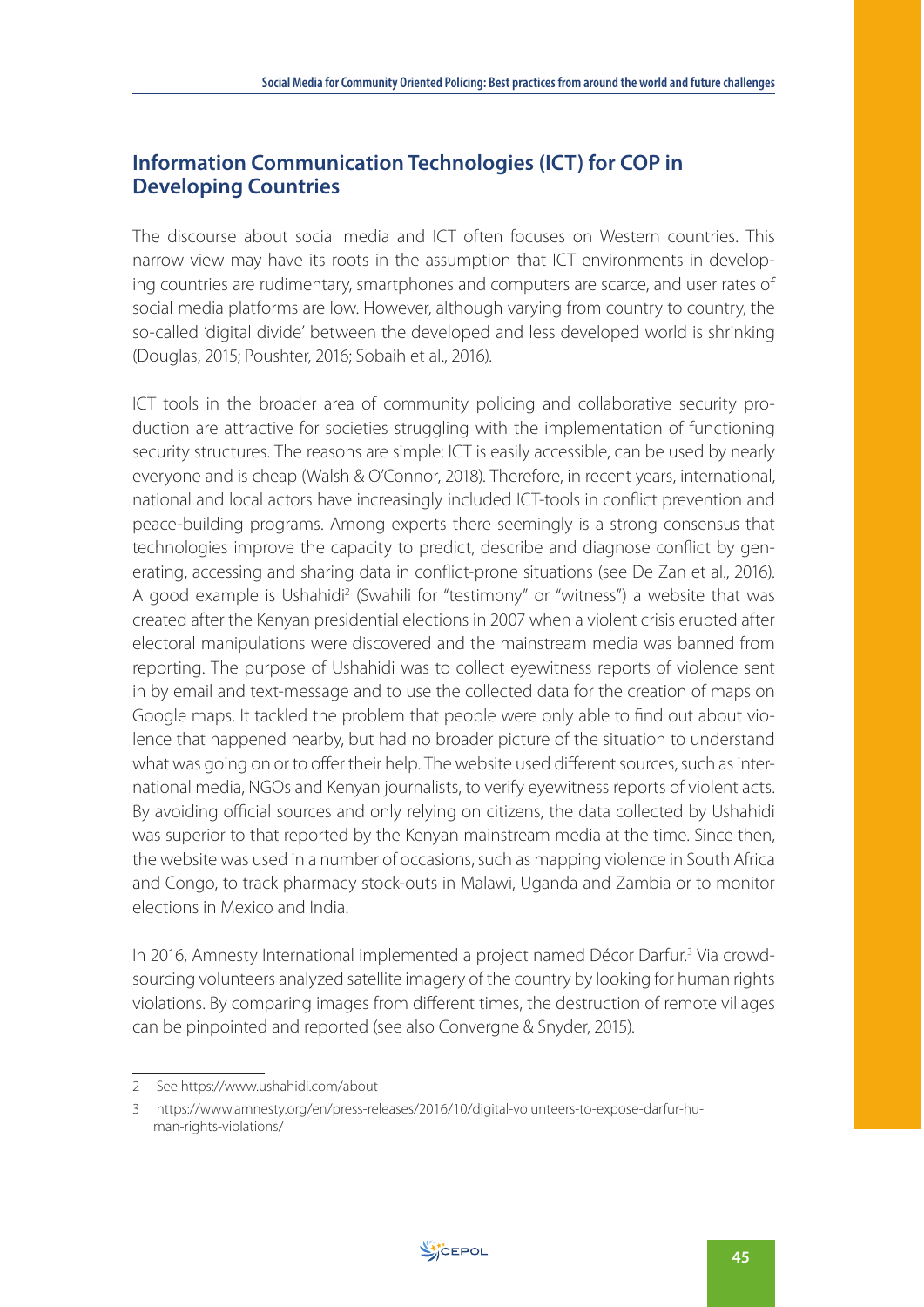In Kosovo, a sexual reporting app crowd sources data to create heat maps of sexual harassment incidents.<sup>4</sup> The maps are made publicly available to help women avoid hot spots for sexual harassment around the country. A similar principle is used for the detection of illegal dumping sites<sup>5</sup>. Via a mobile app, dumpsites can be geotagged and photos uploaded.

Safetipin is a map-based safety app developed for New Delhi providing crowdsourced safety scores for certain places in a city including information on street lighting. By using a GPS locator, the app updates the user if he is currently in a safe location. Through a GPS tracker, family and friends can keep track of the user's whereabouts. In addition, the developers cooperate with local taxi drivers that mount smartphones in their vehicles to take photos of the streets by night to assess the street lighting in certain areas. Using these parameters, the app helps to perform so-called safety audits of certain areas, which are carried out jointly by community volunteers and local police officers.. Meanwhile, it is available in a number of cities, such as Jakarta, Nairobi and Bogota.<sup>6</sup>

These examples (which could be easily expanded) may not be considered COP tools in a classical sense since most of them did neither involve law enforcement authorities in the development nor in the implementation process. However, security-production through social media is not monopolized by state authorities. On the contrary, the transformative potential of innovative approaches becomes most apparent where institutional control and state structures are weak (Miklian & Hoelscher, 2018).

#### **Discussion and Conclusion**

The use of social media by law enforcement authorities or, more broadly, by other stakeholders for purposes of collaborative security production is constantly changing and evolving, making this article no more than a snapshot of the most recent developments. Walsh & O'Connor (2018: 9) conclude that not only the dearth of empirical work limits knowledge on social media's impact to mostly theoretical, anecdotal and speculative studies. But also have scholars overwhelmingly privileged dissenting voices particularly in relation to grassroots monitoring and activism. Consequently, they plead for the development of a more nuanced view of the polarizing landscape of digital environments including more positive interactions between authorities and citizens. By featuring best practices and numerous case examples of Community Oriented Policing from all over the world, this article aims to contribute to a more nuanced view. In addition, we argue that

<sup>4</sup> See http://iwalkfreely.com/

<sup>5</sup> Available at http://opendatakosovo.org/app/illegal-dumps/ the app called Trashout can be viewed here https://www.trashout.ngo/

<sup>6</sup> See http://safetipin.com/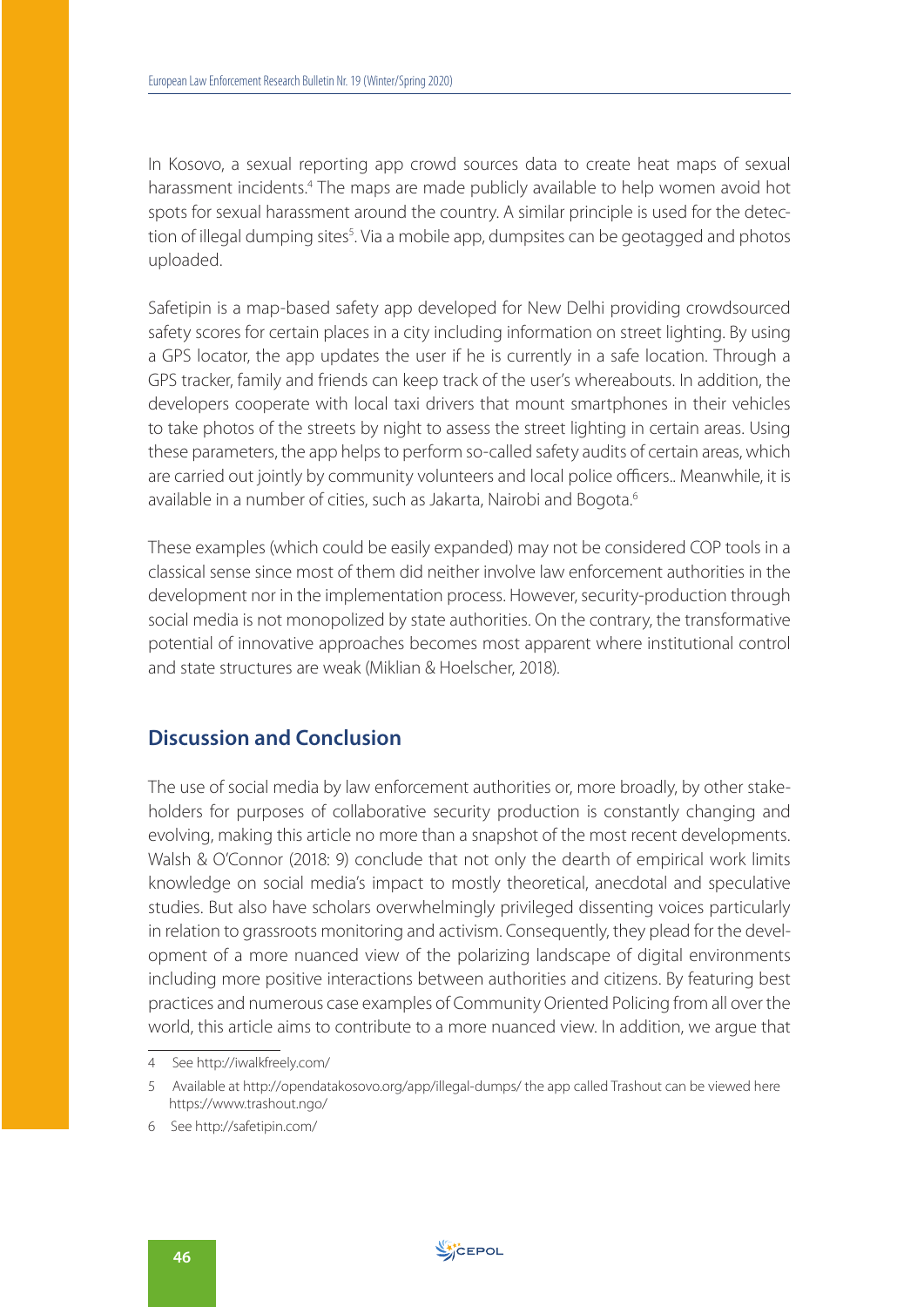research should include more developing and post-conflict countries in its scope. COP strategies are increasingly regarded as a mainstay for international police missions and security sector reform in fragile and post-conflict states (Feltes & Hofmann 2018b). Here, the potential of social media unfolds as an easily accessible, cheap and participatory tool to create transparency and transformative powers.

However, one should not forget that it remains an ambivalent technology. Information provided on social networks can be used to incite violence and to promote conflicts. Where law enforcement agencies see an opportunity for controlling crime and increasing public safety, the citizens run the risk of becoming subject to more control and less privacy. The current discourse on social media or ICT, in general, has a tendency to view technologies and innovations as magic bullets for security problems. It is, however, important to keep in mind that they are no panacea for crime control and conflict resolution. We agree with Mancini and O'Reilly (2013) when they conclude: "[e]ven if you crowdsource your hammer, not every problem is a nail".

#### **References**

- Aeillo, M. F. (2018). Policing through social networking: Testing the linkage between digital and physical police practices. The Police Journal: Theory, Practice and Principles, 91(1), 89–101.
- Amoore, L. (2013). The politics of possibility: Risk and security beyond probability. Durham: Duke University Press.
- Bankston, K. S., & Soltani, A. (2013). Tiny constables and the cost of surveillance: Making cents out of United States v. Jones. Yale Law Journal Online, 123, 335–357.
- BBC (2014). NYPD Twitter campaign 'backfires' after hashtag hijacked. (online) Retrieved from www.bbc.com.
- Beshears, M. L. (2017). Effectiveness of police social media use. American Journal of Criminal Justice, 42, 489–501.
- Bonilla, Y., & Rosa, J. (2015). #Ferguson: Digital protest, hashtag ethnography, and the racial politics of social media in the United States. American Ethnologist, 42(1), 4–17.
- Brayne, S. (2017). Big data surveillance: The case of policing. American Sociological Review, 82(5), 977–1008.
- Brunty, J., & Helenek, K. (2014). Social media investigation for law enforcement. London: Routledge.
- Bullock, K. (2016). (Re)presenting 'order' online: the construction of police presentational strategies on social media. Policing and Society 5, 1-15.
- Bullock, K. (2018). The police use of social media: Transformation or normalization? Social Policy and Society, 17, 245–258.

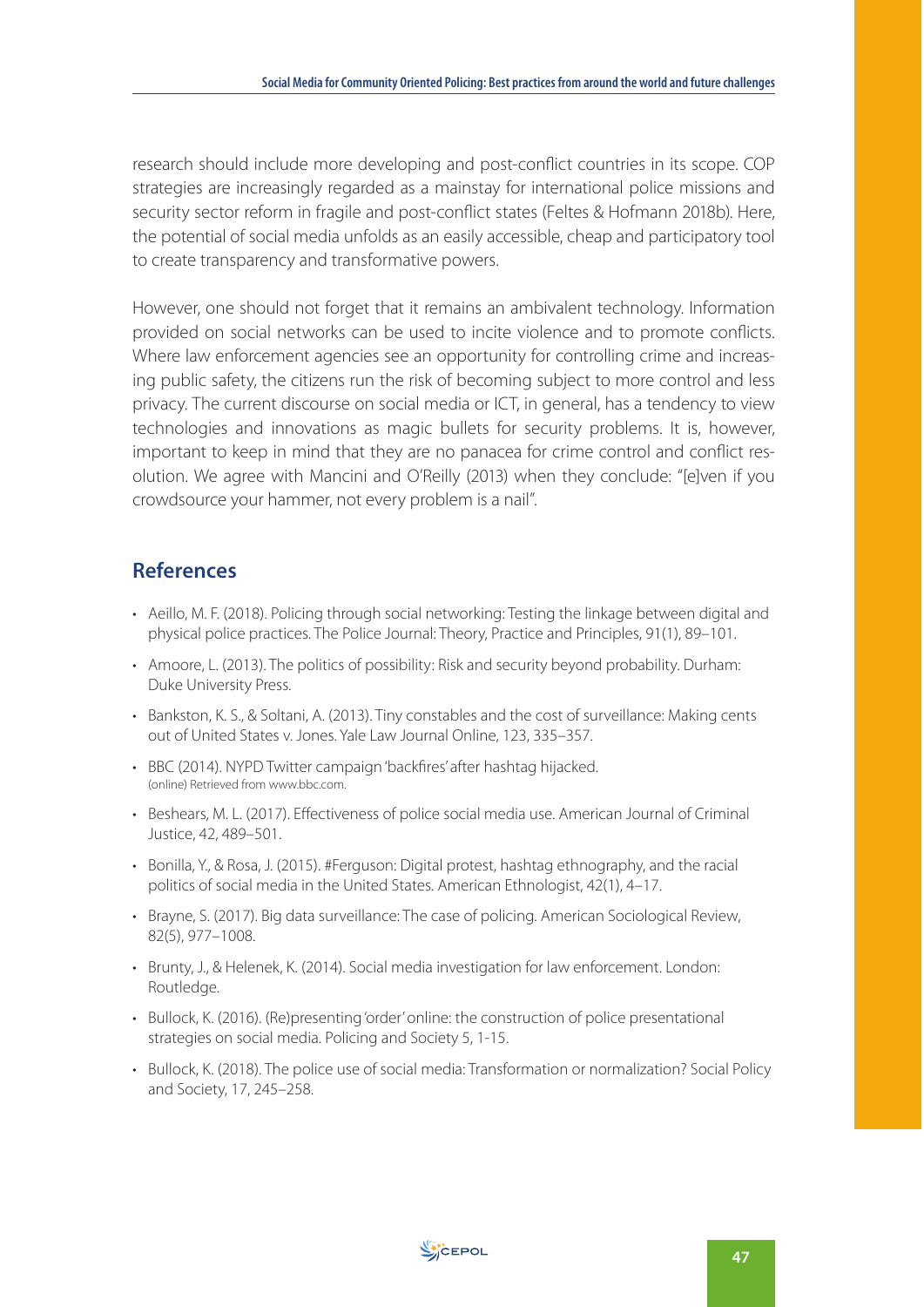- Calcara, G. et.al. (2015). The Finnish Internet Police (Nettipoliisi): Towards the development of a real cyber police. In: European Journal of Law and Technology 6.
- Convergne, E. & Snyder, M. (2015) Making Maps to Make Peace: Geospatial Technology as a Tool for UN Peacekeeping, International Peacekeeping, 22:5, 565-586.
- Cowell, B. & Kringen, A. (2016). Engaging Communities one step at a time Policing's Tradition of Foot Patrol as an Innovative Community Engagement Strategy. Retrieved from www.policefoundation.org
- Dai, M., He, W., Tian, X., Giraldi, A., & Gu, F. (2017). Working with communities on social media: Varieties in the use of Facebook and Twitter by local police. Online Information Review, 41(6), 782–796.
- De Zan, T., Tessari P. & Venturi, B. (2016). Procedures, Personnel and Technologies for Conflict Prevention and Peacebuilding: An Assessment of EU Member States' Capabilities. Retrieved from www.eu-civcap.net.
- Dencik, L., Hintz, A., & Carey, Z. (2018). Prediction, pre-emption and limits to dissent: Social media and big data uses for policing protests in the United Kingdom. New Media & Society, 20(4), 1433–1450.
- Denney, L. & Jenkins, S. (2013). Securing communities: The what and the how of community policing. Background Paper Overseas Development Institute. Retrieved from www.odi.org.
- Douglas, J.; Imran, A. & Turner, T. (2015) Designing an ELearning Portal for Developing Countries: An Action Design Approach. https://arxiv.org/abs/1606.02510
- Eren, M. E., Altunbas, F., & Koseli, M. (2014). Social media use in law enforcements: A study of Bingol Police Department. Online Academic Journal of Information Technology, 5(17), 7–26.
- Europol (2017). Activity Report first year. European Migrant Smuggling Center. Retrieved from www.europol.europa.eu
- FAZ (2017) Harsche Kritik an Kölner Polizei für "Nafri"-Tweet. Frankfurter Allgemeine Zeitung. Retrieved from www.faz.net.
- Feltes, T. & Hofmann, R. (2018a) Local Ownership and Community Oriented Policing: The Case of Kosovo. European Law Enforcement Research Bulletin 17, 17-28.
- Feltes, T. & Hofmann, R. (2018b) Information Communications Technology for Community Oriented Policing: An international Handbook for the Kosovo. Available at www.cop2020.eu
- Gerbaudo, P. (2018). Tweets and the streets: Social media and contemporary activism. London: Pluto Press
- Goldsmith, A. (2015). Disgracebook policing: Social media and the rise of police indiscretion. Policing and Society, 25(3), 249–267.
- Harcourt, B. E. (2015). Exposed: Desire and disobedience in the digital age. Cambridge: Harvard University Press.
- Hofmann, R. (2017). Policing Virtual Neighborhoods in Post-Conflict Countries. Diplomatic Courier. Retrieved from https://www.diplomaticourier.com/posts/policing-virtual-neighborhoods-post-conflict-countries

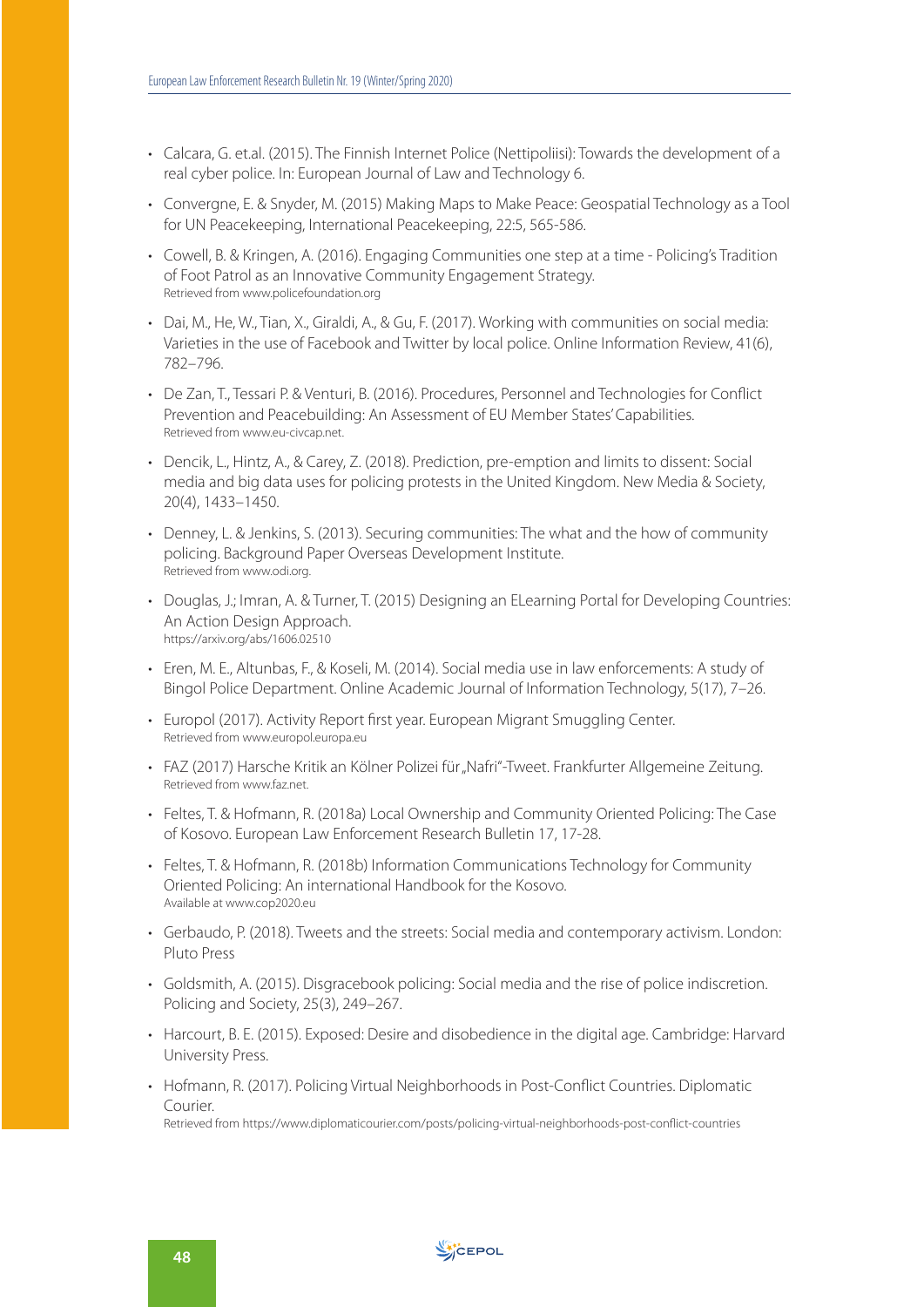- Jewkes, Y. (2015). Media and crime. London: Sage.
- Joh, E. E. (2014). Policing by numbers: Big data and the Fourth Amendment. Wash. L. Rev., 89, 35.
- Kelly, A. (2014). Managing the risks of public discourse on the New South Wales Police Force Facebook site. Salus Journal, 2(1), 19–42.
- Kudla, D., & Parnaby, P. (2018). To serve and to tweet: An examination of police related Twitter activity in Toronto. Social Media + Society. https://doi.org/10.1177/2056305118787520
- Lally, N. (2017). Crowdsourced surveillance and networked data. Security Dialogue, 48(1), 63–77.
- Lee, M., & McGovern, A. (2013). Policing and media: public relations, simulations and communications. London: Routledge.
- Marx, G. T. (2013). The public as partner? Technology can make us auxiliaries as well as vigilantes. IEEE Security and Privacy, 11(5), 56–61.
- Mancini, F. & O'Reilly, M. (2013). New Technology and the Prevention of Violence and Conflict. Stability: International Journal of Security & Development 55, 1-9.
- Manning, P. K. (1992). Information technologies and the police. Crime and Justice, 15, 349–398.
- Mateescu, A., Brunton, D., Rosenblat, A., Patton, D., Gold, Z., & Boyd, D. (2015). Social media surveillance and law enforcement. Data Civil Rights, October, 27, 1015–1027.
- Mawby, R. (2013). Policing images. London: Willan.
- Media4Sec (2016a). Report of the state of the Art Review. Retrieved from www.media4sec.eu.
- Media4Sec (2016b). Worldwide mapping of best practices and lesson learned. Retrieved from www.media4sec.eu.
- Miklian, J. & Hoelscher, K. (2018) A new research approach for Peace Innovation, Innovation and Development, 8:2, 189-207.
- Nhan, J., Huey, L., & Broll, R. (2017). Digilantism: An analysis of crowdsourcing and the Boston marathon bombings. The British Journal of Criminology, 57(2), 341–361.
- NPIA (2011). Engage: Digital Social Media Engagement for the Police Service. Retrieved from www.npia.police.uk.
- Nelken, D. (2009). Comparative Criminal Justice. Beyond Ethnocentrism and Relativism. European Journal of Criminology, 6(4), 291–311.
- O'Neil, C. (2016). Weapons of math destruction: How big data increases inequality and threatens democracy. Broadway Books.
- Patton, D. U., Leonard, P., Cahill, L., Macbeth, J., Crosby, S., & Brunton, D. W. (2016). "Police took my homie I dedicate my life 2 his revenge": Twitter tensions between gang-involved youth and police in Chicago. Journal of Human Behavior in the Social Environment, 26(3–4), 310–324.
- Police Foundation (2014). Police Use of Social media, The Briefing June 2014. Retrieved from http://www.police-foundation.org.uk/